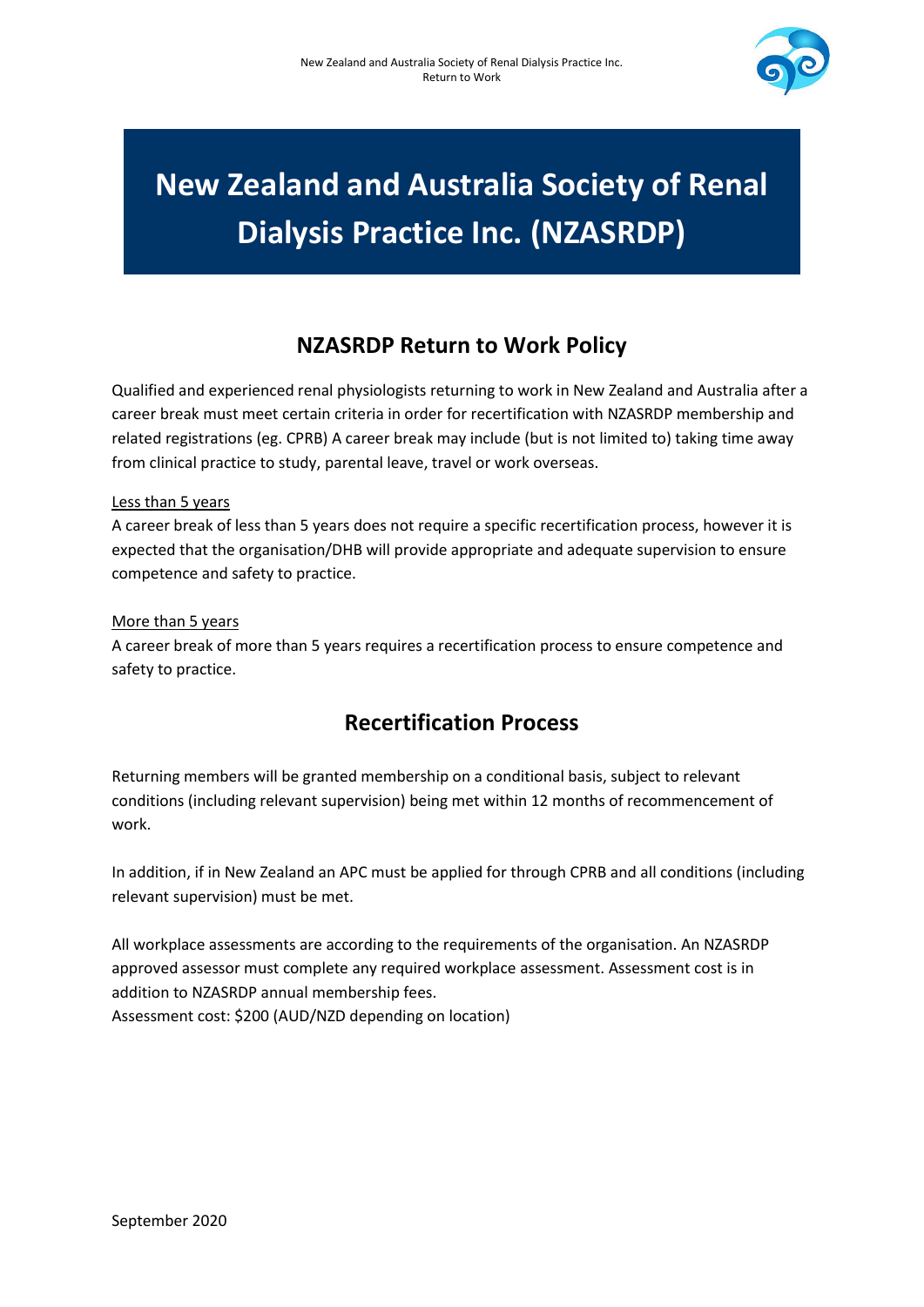

#### Checklist for Portfolio submission to NZASRDP

- NZASRDP competency package
- Self-assessment and peer review
- Evidence of all workplace mandatory training completed
- Workplace assessment report
- Other requirements as per NZASRDP assessment on individual basis

It is assumed that in all cases, the organisation/DHB will provide appropriate and adequate supervision to ensure competence and safety to practice.



For CPRB process refer to [www.cprb.org.nz](http://www.cprb.org.nz/)